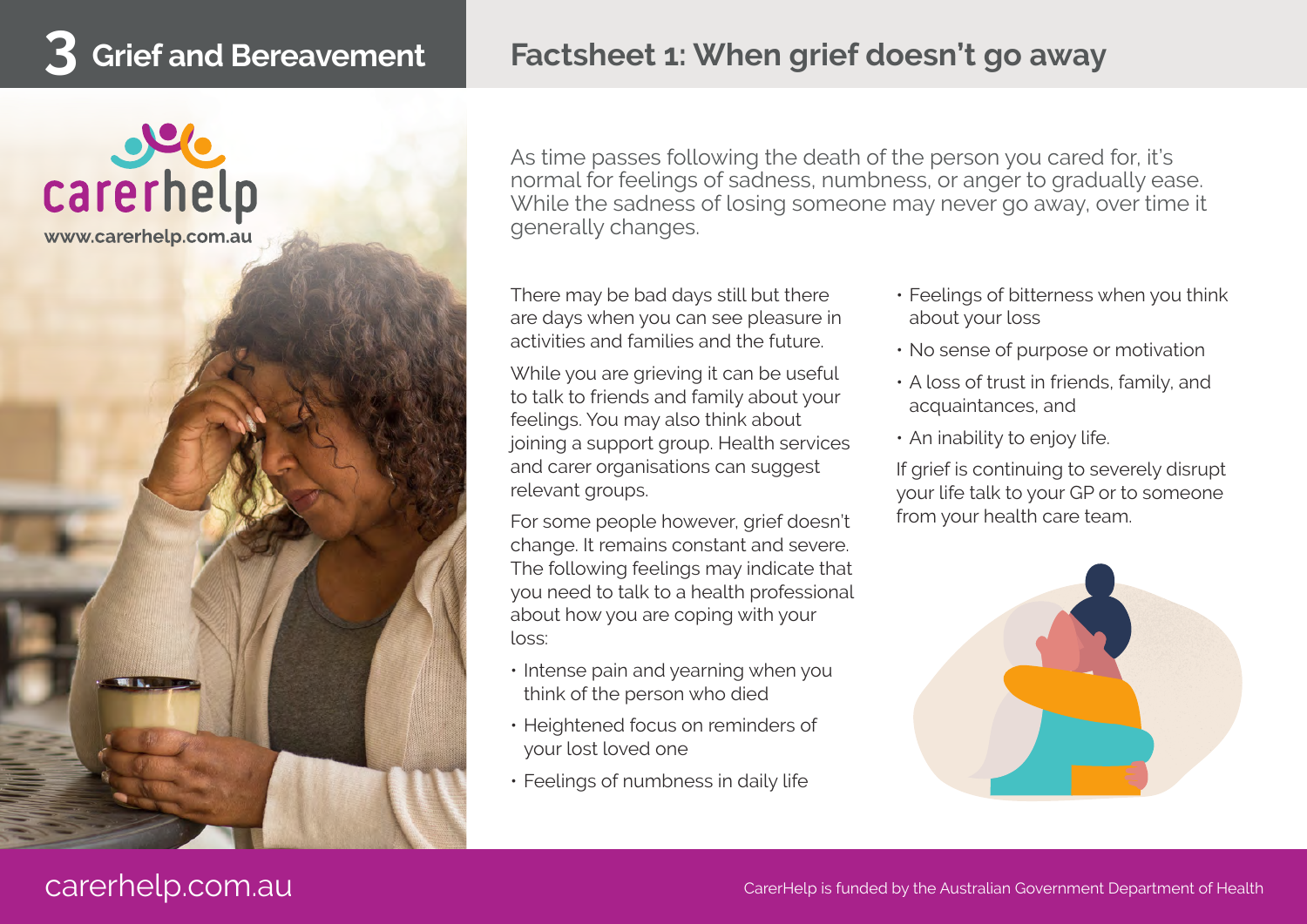



Many people who have cared for someone who has died find it hard to adjust to a life without the role of caring. Sometimes, they find it hard to consider life without the person they cared for.

Other times they have been caring for so long that life without the caring role feels empty. Many feel that the grief is so intense that they want to be alone.

All of those feelings are very normal. Grief can take a long time to process and it is normal for you to feel like a different person in some ways following your experience as a carer and the loss of your partner, relative or friend. Be patient with yourself and allow yourself time to grieve.

Some bereaved carers can have ongoing emotional and physical health problems as a result of their caring experience. Being a bereaved carer, increases your risk of developing serious illness. Therefore it is important that you make a plan to look after yourself and also develop a plan for moving forward with your own life, even if it is moving very slowly.

We know that having strong social connections and having some form of meaning or vocation can both have a positive impact on your mental and physical health.

This Checklist and Plan for Moving Forward has been developed for you to complete in the months following the death of your partner, relative or friend. We do not recommend you use it in the early weeks following the death. Its purpose is to help you think about your own health during this difficult time.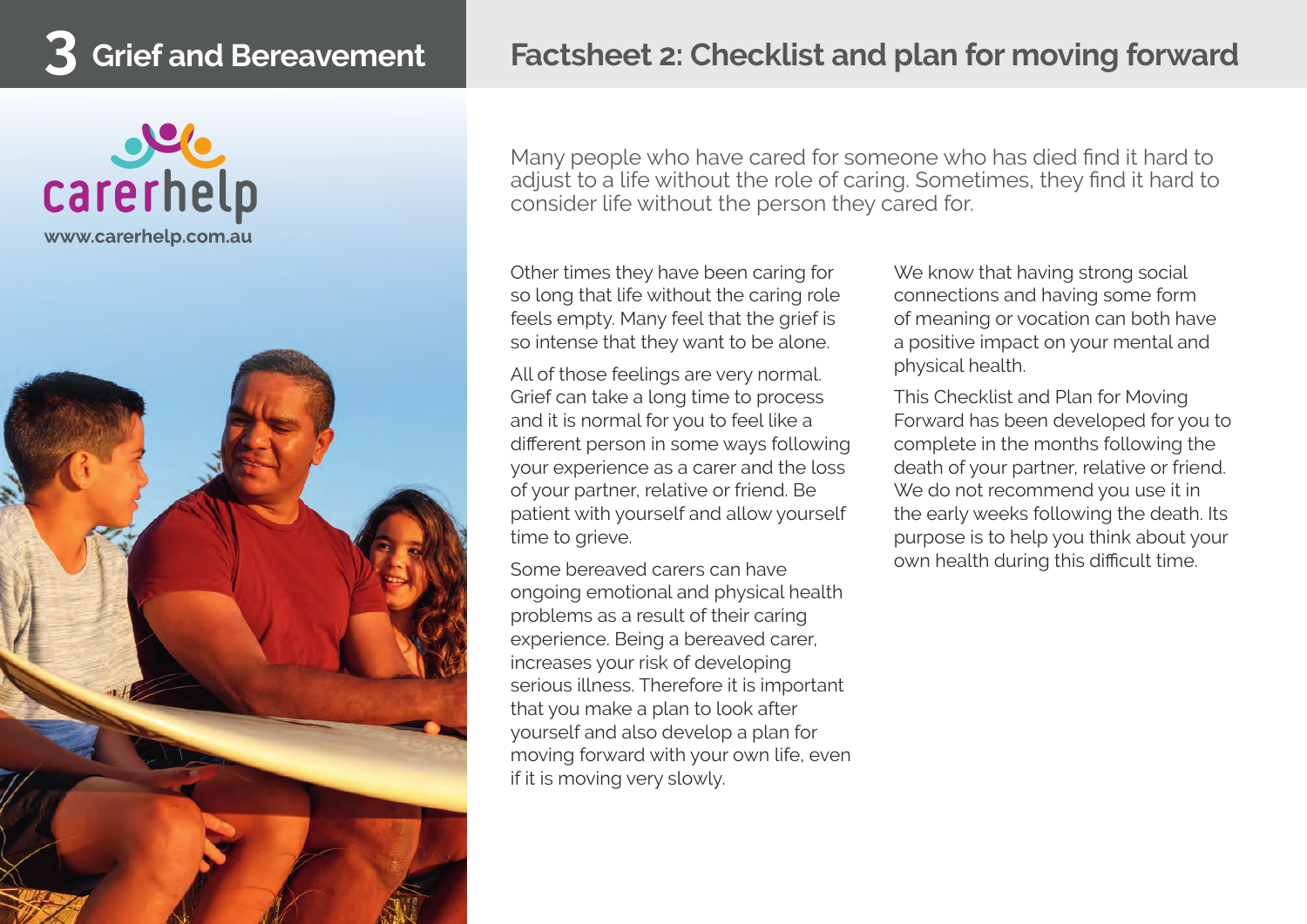# **3 Grief and Bereavement**



We have made a number of suggestions for ways you could look after yourself during this time. Tick the boxes of suggestions that you could try in the coming weeks.

### **My physical health**

- Try getting more sleep by going to bed earlier
- Reduce my intake of caffeine, alcohol or nonprescribed medication
- Eat well (increase my intake of fruit and vegetables and fibre)
- Do some gentle exercise (go for a walk, try a yoga class, exercises at home)
	- Visit my GP for a check up
- Visit my dentist for a check up

#### **My emotional wellbeing**

- Take a moment to check in on how you are feeling, specifically consider your levels of stress, distress, anxiety, depression, grief, and anger
- Make an appointment with your GP or a counsellor to discuss your emotional wellbeing
- Talk with a trusted friend or family member about how you are feeling
- Consider attending a bereavement support group
- Organise a massage or attend a meditation class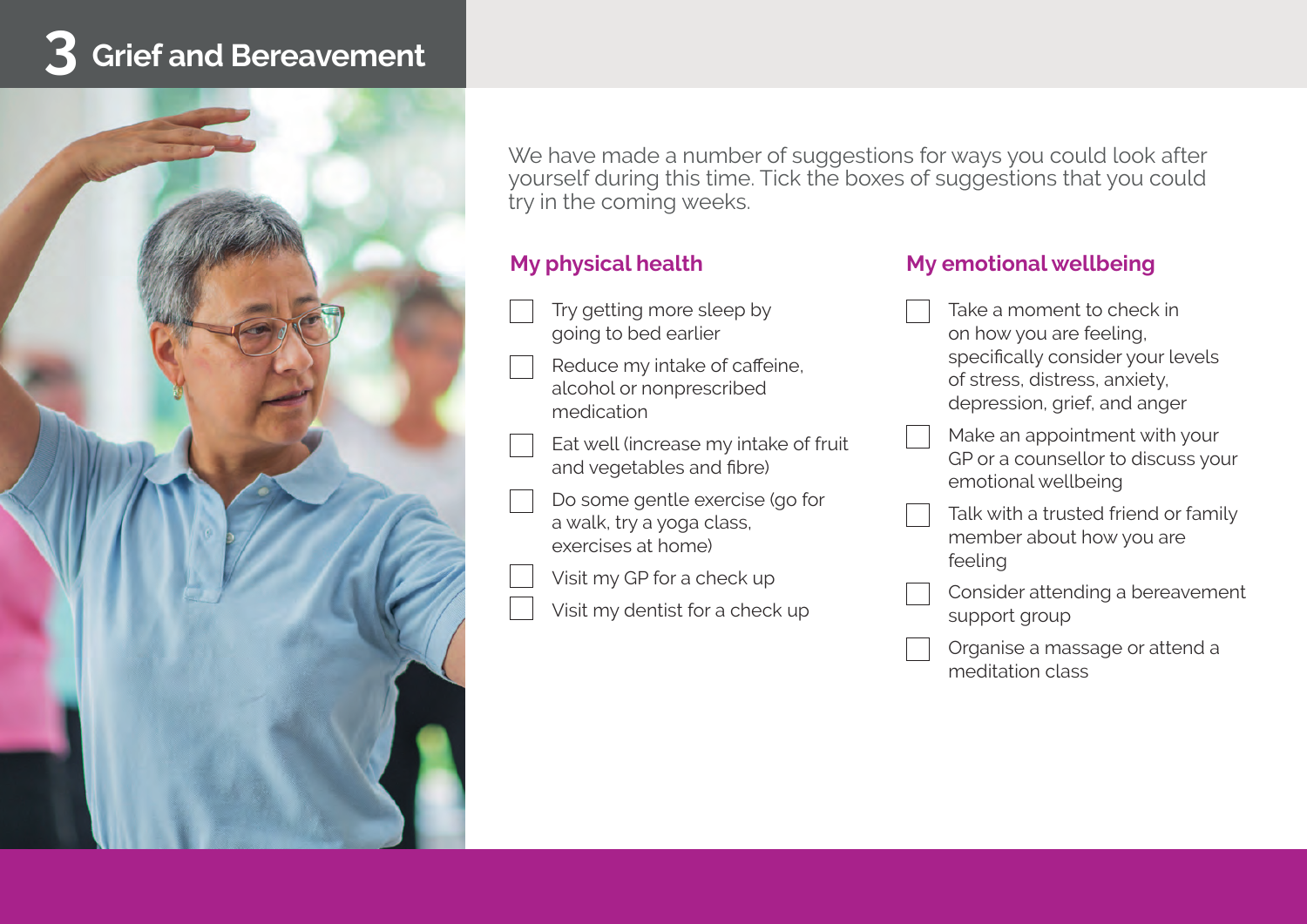### **My social wellbeing**



Have a look and see what community events are happening that you could attend

### **My vocational wellbeing**

- Find out if there are any opportunities to join a committee, become an advocate or become a volunteer
- Sign up for a short course
- Find out about classes or groups for any interests or hobbies that you would like to pursue
- Call your employer and discuss your options for returning to work

#### **If things are not improving**

You should not expect life to return to exactly the way it was before caring. Things have changed. You have changed. However, you should feel like you are moving forward and taking small steps towards making a life for yourself.

If it has been many months since the death of your partner, relative, or friend, and you don't feel like you are moving forward in any way, contact your GP or other health professional. Some people do develop a more complicated form of grief that does need specialist support. See our resources and helplines information sheet in the Carer Library.

Use the above checklist to make a plan for yourself for the coming weeks which will help you look after yourself, stay healthy, connect socially, and explore new interests.